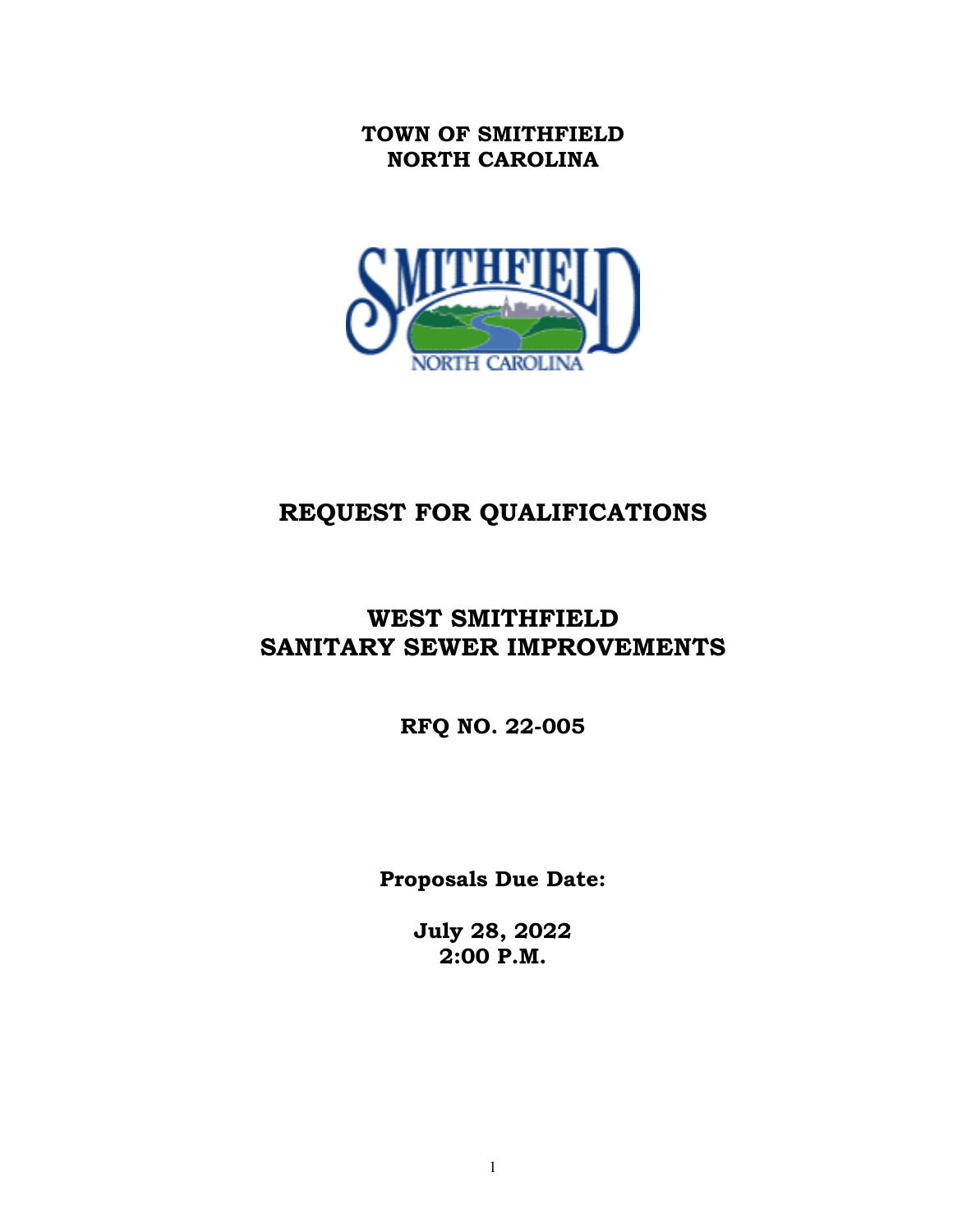

#### **REQUEST FOR QUALIFICATIONS**

#### **WEST SMITHFIELD SANITARY SEWER IMPROVEMENTS**

#### **RFQ No. 22-005**

**ISSUE DATE:** Date: June 15, 2022

**ISSUING DEPARTMENT: Smithfield Public Utilities 230 Hospital Road Smithfield, NC 27577** 

Proposals will be received until 2:00 P.M., on JULY 28, 2022, to provide surveying & engineering design services.

All inquiries concerning the Scope of Services, Proposal Submission Requirements or Procurement Procedures should be directed to:

#### **Ted Credle, (919) 934-2798 Public Utilities Department Ted.credle@smithfield-nc.com**

Proposals shall be mailed and/or hand delivered to the Issuing Department shown above, and the envelope shall bear the name and number of this Request for Proposals (RFP). It is the sole responsibility of the Proposer to ensure that his/her Proposal reaches the Utilities Department by the designated date and hour indicated above.

**In compliance with this Request for Qualifications and to all the terms and conditions imposed herein, the undersigned offers and agrees to furnish the goods and services described in accordance with the attached signed proposal.**

|        | Date:<br><u> Alexandria de la contrada de la contrada de la contrada de la contrada de la contrada de la contrada de la c</u> |
|--------|-------------------------------------------------------------------------------------------------------------------------------|
|        |                                                                                                                               |
|        | $\mathbf{B}$ y:<br>(Name Typed/Printed)                                                                                       |
| Phone: | $\mathbf{B}$ y:<br>(Signature in Ink)                                                                                         |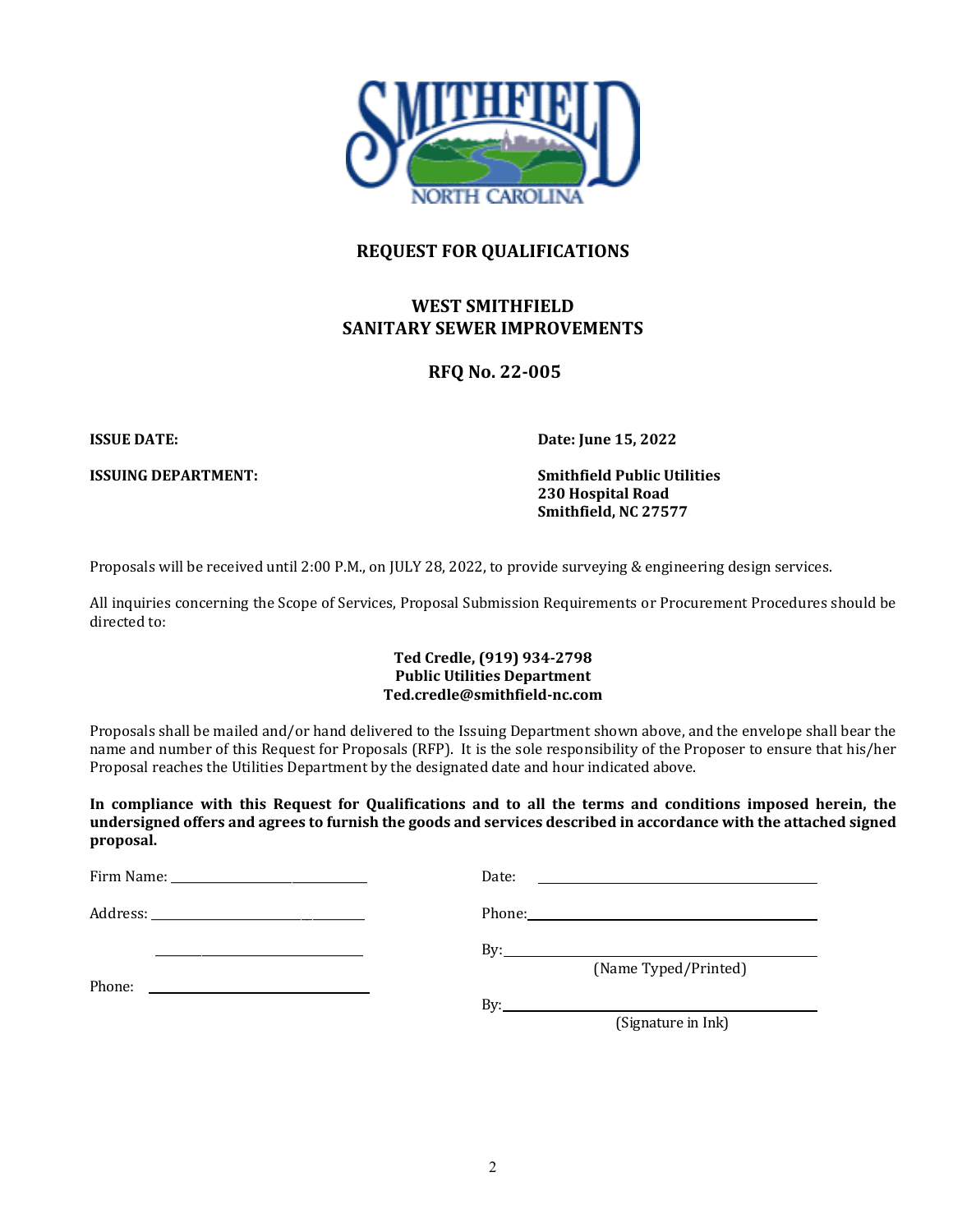

# **TABLE OF CONTENTS**

## **WEST SMITHFIELD SANITARY SEWER IMPROVEMENTS**

**RFQ No. 22-005** 

| <b>SECTION</b>                                    | PAGE(S) |
|---------------------------------------------------|---------|
| <b>INSTRUCTIONS TO PROPOSERS</b>                  | 4       |
| <b>SCOPE OF SERVICES</b>                          | 11      |
| <b>QUALIFICATIONS AND SUBMISSION REQUIREMENTS</b> | 13      |
| <b>EVALUATION AND AWARD CRITERIA</b>              |         |

# **ATTACHMENTS**

- **A. LEGAL NOTICE**
- **B. ADDENDUM ACKNOWLEDGEMENT**
- **C. NON-COLLUSIVE AFFIDAVIT**
- **D. EQUAL EMPLOYMENT OPPORTUNITY**
- **E. VENDOR APPLICATION/W-9 Form**
- **F. SCOPE OF SERVICES**
- **G. QUALIFICATIONS AND SUBMISSION REQUIREMENTS**
- **H. EVALUATION AND AWARD CRITERIA**
- **I. E-VERIFY AFFIDAVIT**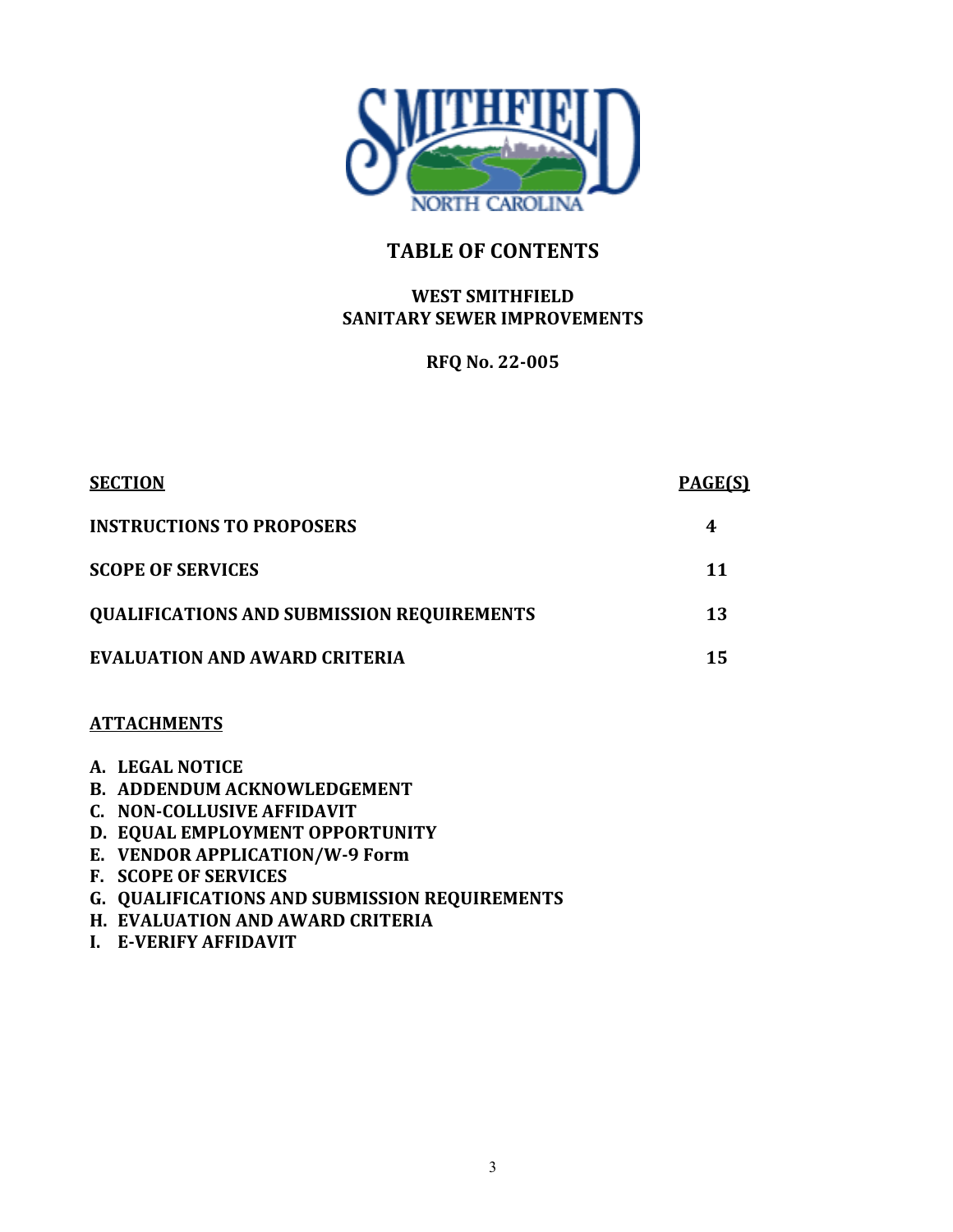

## **INSTRUCTIONS TO PROPOSERS**

- 1. In order for a proposal to be considered, it must be based on terms, conditions and scope of services contained herein and must be a complete response to this RFQ. One (1) original and two (2) copies of each Proposal including an electronic submittal with a copy of your response in PDF format readable on Microsoft Operating systems shall be submitted to the Issuing Department. The original Proposal should be marked "Original". The copies must consist of all documents that are included in the "Original" Proposal. No other distribution of the Proposal shall be made by the Proposer. Proposals shall be limited to fifteen (15) double-sided pages or less and must be signed by an authorized representative. Each Proposal should be bound in a single volume with all relevant documentation. The Town may elect to require oral presentations after receipt of the proposals.
- 2. **PRE-PROPOSAL CONFERENCE:** A Pre-Proposal Conference will be held at 10:00 A.M., on Tuesday, July 12, 2022, located in the Public Utilities Conference Room, 230 Hospital Road, Smithfield, North Carolina 27577. The purpose of this Conference is to allow all potential proposers an opportunity to present questions and obtain clarifications relative to this solicitation. While attendance at this Conference will not be a prerequisite to submitting a proposal, all potential Proposers are strongly encouraged to attend and read the entire solicitation in advance. Any changes resulting from this Conference will be issued in a written Addendum to the solicitation.
- 3. **COMMUNICATION WITH PROPOSERS:** All communications between the Public Utilities Department and prospective proposers shall be in writing. E-mailed questions will be accepted and can be sent to ted.credle@smithfield-nc.com. Any inquiries, requests for interpretation, technical questions, clarification, or additional information shall be directed to Ted Credle, at the email address above. All questions concerning this RFP shall reference the RFP number, section number and paragraph. Questions and responses affecting the Scope of Services will be provided to all Proposers by issuance of an Addendum. **All questions shall be received by the Public Utilities Department no later than 3:00 P.M., on July 21, 2022. NO EXCEPTIONS.**
- 4. **PROPOSAL DUE DATE:** Proposals will be received until 2:00 P.M., on July 28, 2022. Proposals must be mailed or hand delivered to: Town of Smithfield Public Utilities Department, Attn: Ted Credle 230 Hospital Road, Smithfield, NC 27577. Proposals shall be dully marked and/or identified with Proposer name, address and RFP number.

**LATE PROPOSALS:** Proposals received after the date and time specified will not be considered for award and will be returned to the Proposer unopened.

- 5. **VENDOR APPLICATION:** All Proposers shall complete and submit the Vendor Application along with the W-9 Form. This information will be used to create or update the Town's electronic vendor database upon award of contract.
- 6. **BOND REQUIREMENTS:** A Performance Bond will not be required for this project.
- 7. **INVOICE PAYMENT:** Invoices submitted will be paid net 30 days. Invoices shall be forwarded to the Town's Designated Representative for review and payment approval.
- 8. **TERMS OF CONTRACT:** The initial term of the contract will be from **September 1, 2022** through **June 30, 2025,** for a total possible term of thirty-four (34) months at the sole discretion of the Town. Any renewal shall be based on satisfactory performance by the Contractor(s) during the previous years for the services provided. Price increases may be negotiated only at time of renewal.
- 9. **CANCELLATION OF CONTRACT:** The Town of Smithfield reserves the right to cancel and terminate any resulting contract(s), in part or in whole, without penalty, upon 30 days written notice to the Contractor. Any contract cancellation shall not relieve the Contractor(s) of the obligation to deliver and/or perform services on all outstanding orders issued prior to the effective date of cancellation.
- 10. **TOWN DESIGNATED REPRESENTATIVE(S):** Ted Credle, PE, Public Utilities Director, 230 Hospital Road, Smithfield, NC 27577, 919-934-2116 x-1162.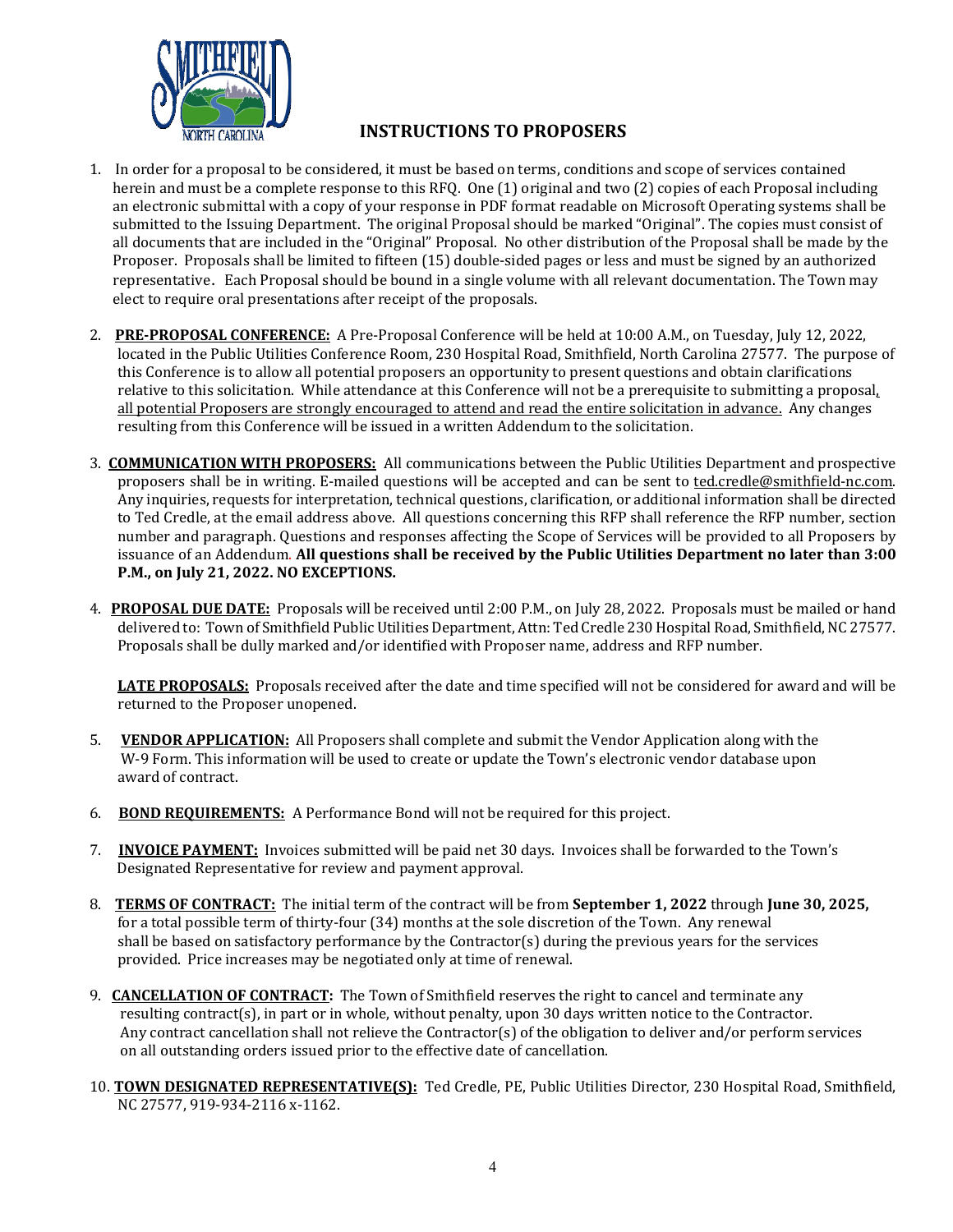- 11. **BEHAVIOR OF CONTRACTOR'S PERSONNEL**: The Town of Smithfield is committed to creating and maintaining an environment free from harassment and other forms of misconduct that fundamentally compromise the working environment of the Town. All Contractors performing work/services at a Town facility shall take all necessary steps to ensure that none of its employees engage in harassment or intimidation relating to personal beliefs or characteristics of anyone on the Town's premises, including, but not limited to race, religion, color, sex, or national origin, or disabilities. Such harassment is unacceptable and will not be condoned in any form at the Town of Smithfield. If such conduct occurs, the Contractor will take all necessary steps to stop it and prevent its future occurrence, including but not limited to the immediate dismissal of personnel. This policy shall be strictly enforced**.**
- 12. **QUALIFICATIONS OF PROPOSERS:** The Town may make such reasonable investigations as deemed proper and necessary to determine the ability of the Proposer to perform the work and the Proposer shall furnish to the Town all such information for this purpose as may be requested. The Town reserves the right to inspect the Proposer's physical facilities prior to award to satisfy questions regarding the Proposer's capabilities. The Town further reserves the right to reject any Proposal if the evidence submitted by, or investigations of such Proposer, indicates the Proposer is not properly qualified to carry out the obligations of the contract and to complete the work contemplated herein.
- 13. **DISCREPANCIES AND OMISSIONS:** Should a Proposer find discrepancies in, or omissions from the documents, or should be in doubt as to their meaning, he/she should at once notify the Town, and a written Addendum shall be issued. The Town will not be responsible for any oral instructions. Acknowledgment of any Addendum received shall be noted on the Addendum Acknowledgement Form included in the Proposal. In closing of a contract, any Addendum issued shall become a part thereof.
- 14**. E-VERIFY**. As a condition of payment for services rendered under this agreement, CONTRACTOR shall comply with the requirements of Article 2 of Chapter 64 of the General Statutes. Further, if CONTRACTOR provides the services to the County utilizing a subcontractor, CONTRACTOR shall require the subcontractor to comply with the requirements of Article 2 of Chapter 64 of the General Statutes as well. CONTRACTOR shall verify, by affidavit, compliance of the terms of this section upon request by the TOWN.

# **END OF INSTRUCTIONS TO PROPOSERS**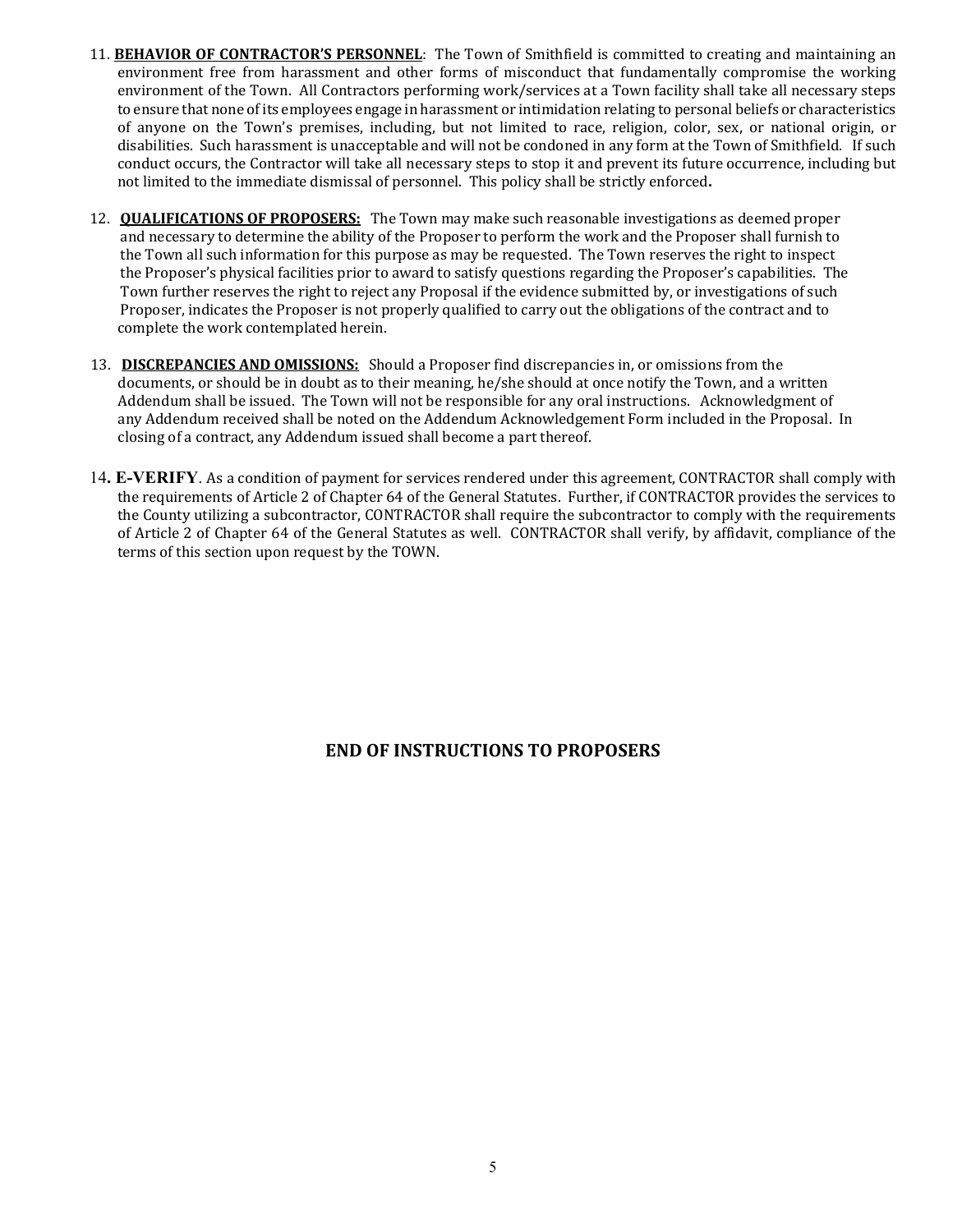

#### **LEGAL NOTICE**

#### **WEST SMITHFIELD SANITARY SEWER IMPROVEMENTS**

#### **REQUEST FOR QUALIFICATIONS**

#### **RFQ No. 22-005**

Pursuant to North Carolina General Statutes 143-129, the Town of Smithfield will receive proposals for Surveying & Engineering Design Services until 2:00 P.M., on July 28, 2022 in the Town of Smithfield Public Utilities Department Conference Room, 230 Hospital Road, Smithfield, North Carolina 27577. No proposals will be accepted after the official time and date.

A Pre-Proposal Conference will be held on July 12, 2022 at 10:00 A.M., in Smithfield Public Utilities Conference Room, 230 Hospital Road, Smithfield, North Carolina 27577.

Copies of the solicitation may be obtained in the Town of Smithfield Public Utilities Department operations Center, 230 Hospital Road, Smithfield, North Carolina 27577, from 8:30 A.M, until 4:30 P.M., Monday through Friday. An electronic copy of this RFQ can be obtained by sending your request to **ted.credle@smithfield-nc.com**. Questions concerning administrative matters should be directed to Ted Credle, at (919) 934-2798.

The Town reserves the right to accept or reject, in whole or in part, such proposals as appears in its judgment to be in the best interest of the Town.

Publication Date: June 15, 2022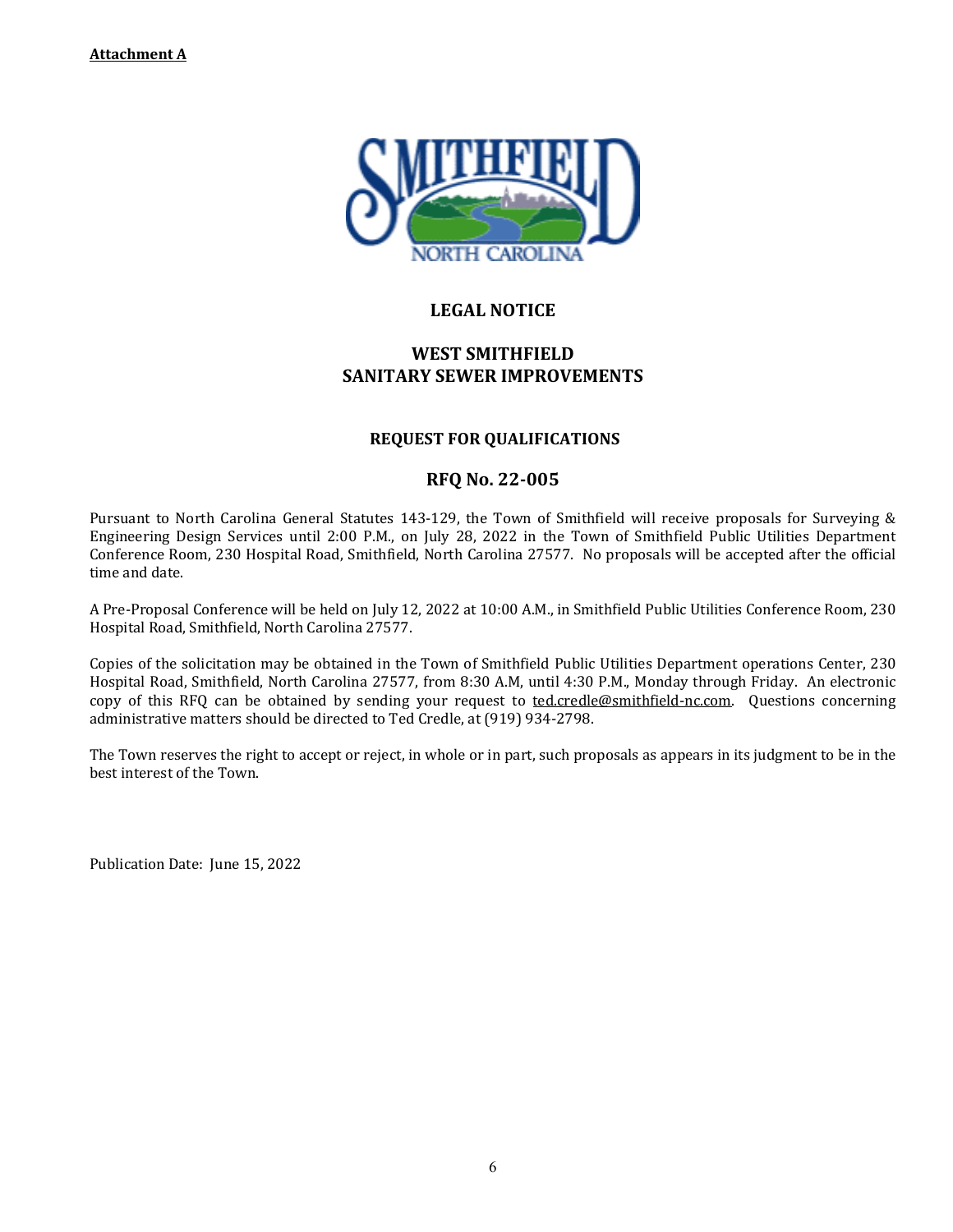

# **ADDENDUM ACKNOWLEDGEMENT**

Receipt of the following Addendum is acknowledged:

| Addendum no. _________________ Date___________________ |  |
|--------------------------------------------------------|--|
|                                                        |  |
|                                                        |  |
|                                                        |  |

Signature:\_\_\_\_\_\_\_\_\_\_\_\_\_\_\_\_\_\_\_\_\_\_\_\_\_\_\_\_\_\_\_\_\_\_\_ Date:\_\_\_\_\_\_\_\_\_\_\_\_\_\_\_\_\_\_\_\_

 \_\_\_\_\_\_\_\_\_\_\_\_\_\_\_\_\_\_\_\_\_\_\_\_\_\_\_\_\_\_\_\_\_\_\_\_\_\_\_\_\_\_\_\_\_\_\_\_\_\_\_\_\_\_\_\_\_\_\_\_\_\_\_\_\_\_\_\_\_\_\_\_\_\_\_\_\_\_ Title

 \_\_\_\_\_\_\_\_\_\_\_\_\_\_\_\_\_\_\_\_\_\_\_\_\_\_\_\_\_\_\_\_\_\_\_\_\_\_\_\_\_\_\_\_\_\_\_\_\_\_\_\_\_\_\_\_\_\_\_\_\_\_\_\_\_\_\_\_\_\_\_\_\_\_\_\_\_\_\_ Name of Firm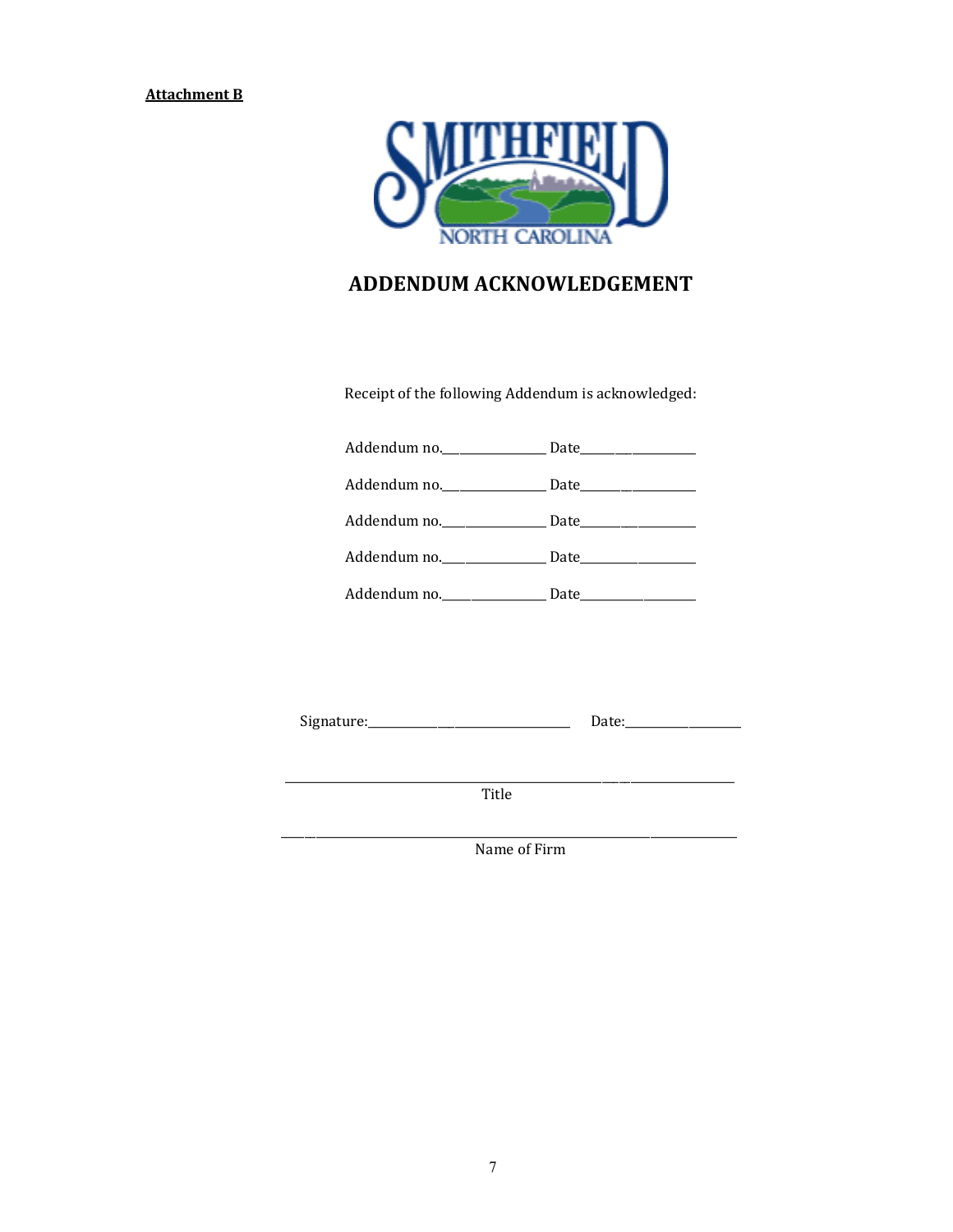

#### **NON-COLLUSION AFFIDAVIT**

State of North Carolina Town of Smithfield

, being first duly sworn, deposes and says that:

- 1. He/She is the of , the Proposer that has submitted the attached proposal;
- 2. He/She is fully informed respecting the preparation and contents of the attached Proposal and of all pertinent circumstances respecting such Proposal;
- 3. Such Proposal is genuine and is not a **collusive** or **sham** Proposal;
- 4. Neither the said Proposer nor any of its officers, partners, owners agents, representatives, employees or parties of interest, including this affidavit, has in any way colluded, conspired, connived or agreed, directly or indirectly, with any other Proposer, firm or person to submit a **collusive** or **sham** Proposal in connection with the contract for which the attached Proposal has been submitted or to refrain from bidding in connection with such contract, or has in any manner, directly or indirectly, sought by agreement or collusion or communication or conference with any other Proposer, firm or person to fix the price or prices in the attached Proposal or of any other Proposer, or to fix any overhead, profit or cost element of the Proposal price of any other Proposer or to secure through collusion, conspiracy, connivance or unlawful agreement any advantage against the Town of Smithfield or any person interested in the proposed contract; and
- 5. The price or prices quoted in the attached Proposal are fair and proper and are not tainted by any collusion, conspiracy, connivance or unlawful agreement on the part of the Proposer or any of its agents, representatives, owners, employees, or parties in interest, including this affidavit.

\_\_\_\_\_\_\_\_\_\_\_\_\_\_\_\_\_\_\_\_\_\_\_\_\_\_\_\_\_\_\_\_\_\_ \_\_\_\_\_\_\_\_\_\_\_\_\_\_\_\_\_\_\_\_\_\_\_\_\_\_\_\_\_\_\_\_\_\_\_\_\_\_  *Signature of Proposer* Date

Subscribed and sworn before me, this day of 1,2022

*(Seal)*

\_\_\_\_\_\_\_\_\_\_\_\_\_\_\_\_\_\_\_\_\_\_\_\_\_\_\_\_\_\_\_\_\_\_\_\_\_\_\_\_\_\_\_\_\_\_\_\_\_\_\_\_ Notary Public

Notary Public My Commission Expires: \_\_\_\_\_\_\_\_\_\_\_\_\_\_\_\_\_\_\_\_\_\_\_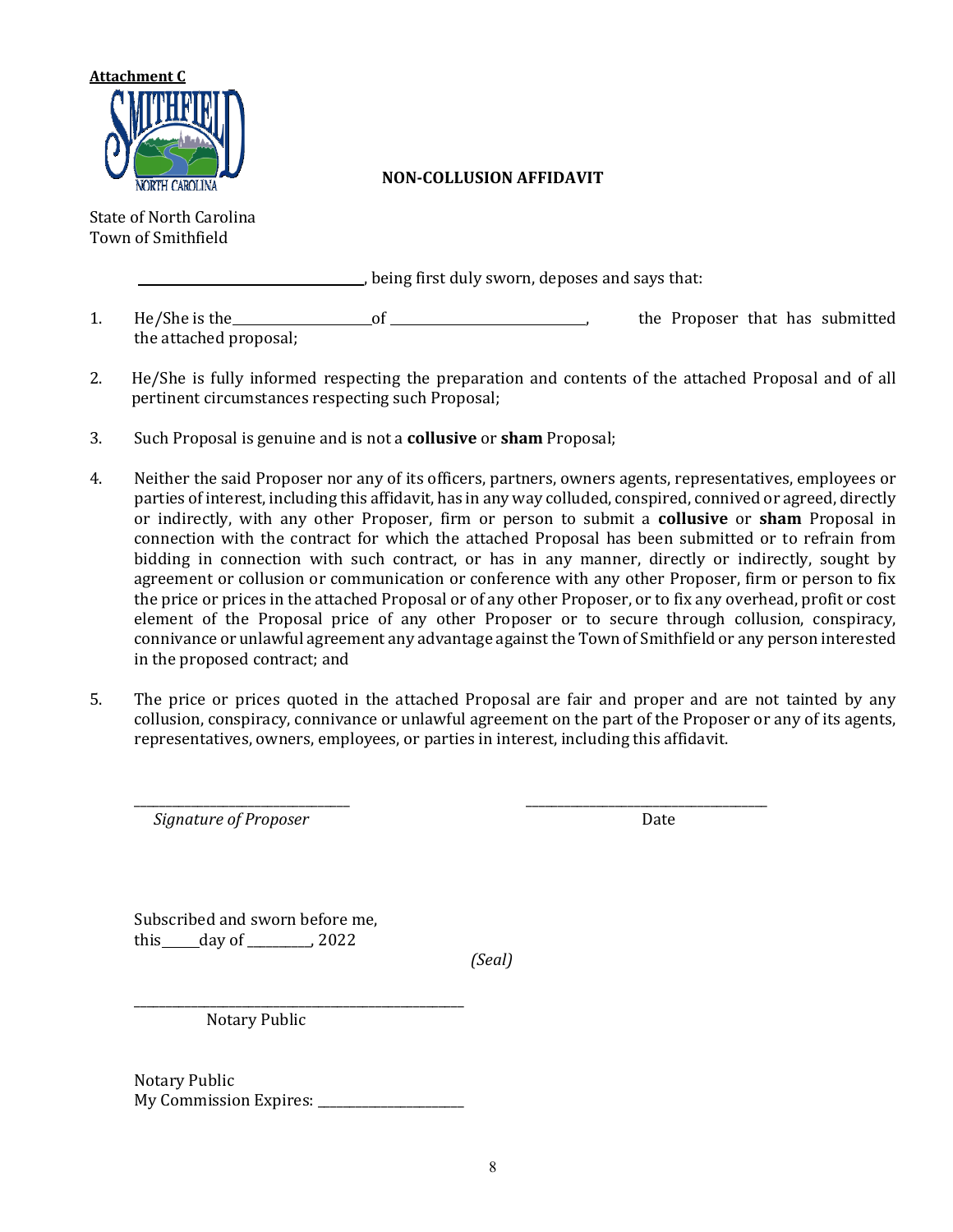

#### **EQUAL EMPLOYMENT OPPORTUNITY**

During the performance of this contract, the contractor agrees as follows:

- A. The contractor will not discriminate against any employee or applicant for employment because of race, handicap, age, color, religion, sex, or national origin. The contractor will take affirmative action to ensure that applicants are employed and that employees are treated during employment without regard to race, handicap, age, color, religion, sex or national origin. Such action shall include but not be limited to the following: employment, upgrading, demotion or transfer, recruitment or recruiting advertising, layoff or termination rates of pay or other forms of compensation, and selection for training including apprenticeship. The contractor agrees to post in conspicuous places available to employees and applicants for employment notices setting forth the provisions of the nondiscrimination clause.
- B. The contractor will in all solicitations or advertisements for employees placed by or on behalf of the contractor state that all qualified applicants will receive consideration for employment without regard to race, handicap, age, color, religion, sex, or national origin.
- C. The contractor will send to each labor union or representative of workers with which he has a collective bargaining agreement or other contract or understanding a notice to be provided advising the labor union or workers' representative of the contractor's commitments under the Equal Employment Opportunity section of this contract and shall post copies of the notice in conspicuous places available to employees and applicants for employment.
- D. In the event of the contractor's noncompliance with nondiscrimination clauses of this contract or with any such rules, regulations or orders, this contract may be canceled, terminated, or suspended in whole or in part and the contractor may be declared ineligible for further Town contracts.
- E. The contractor will include the provisions of this section in every subcontract or purchase order unless exempted by rules, regulations, or orders of the Town Council for the Town of Smithfield, North Carolina so that such provisions will be binding such Subcontractor or Proposer.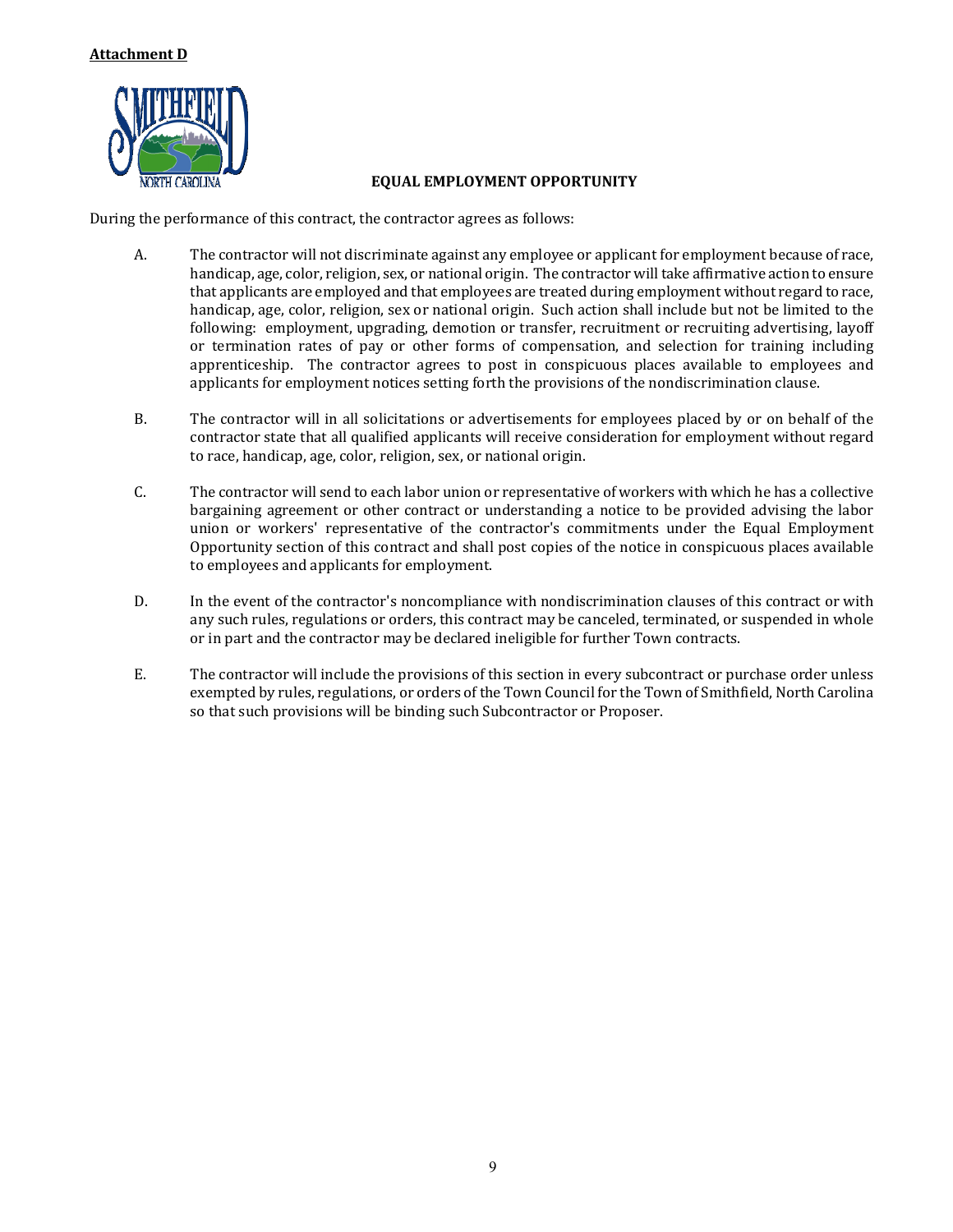#### **Attachment E**

| NORTH CAROLINA      |                                                                                                                                                                                                                                                                                                                                                                                                                                                                                | <b>Vendor Application</b> | (A W-9 FORM IS REQUIRED AND MUST BE SUBMITTED WITH THIS FORM) |  |
|---------------------|--------------------------------------------------------------------------------------------------------------------------------------------------------------------------------------------------------------------------------------------------------------------------------------------------------------------------------------------------------------------------------------------------------------------------------------------------------------------------------|---------------------------|---------------------------------------------------------------|--|
|                     |                                                                                                                                                                                                                                                                                                                                                                                                                                                                                |                           |                                                               |  |
| Legal Name          | (Business or Owner)                                                                                                                                                                                                                                                                                                                                                                                                                                                            |                           |                                                               |  |
|                     |                                                                                                                                                                                                                                                                                                                                                                                                                                                                                |                           |                                                               |  |
|                     |                                                                                                                                                                                                                                                                                                                                                                                                                                                                                |                           |                                                               |  |
|                     |                                                                                                                                                                                                                                                                                                                                                                                                                                                                                |                           |                                                               |  |
|                     |                                                                                                                                                                                                                                                                                                                                                                                                                                                                                |                           |                                                               |  |
|                     |                                                                                                                                                                                                                                                                                                                                                                                                                                                                                |                           |                                                               |  |
|                     | Is this a minority owned business?                                                                                                                                                                                                                                                                                                                                                                                                                                             |                           |                                                               |  |
|                     |                                                                                                                                                                                                                                                                                                                                                                                                                                                                                |                           |                                                               |  |
|                     | Federal Law requires that taxpayer identification numbers from individuals and businesses be obtained for anyone receiving<br>payment from the Town of Smithfield. Please complete the Form W-9 and return with Vendor Information Form.                                                                                                                                                                                                                                       |                           |                                                               |  |
| E-Verify Affidavit. | The federal E-Verify program which is operated by United States Department of Homeland<br>Security is used to verify the work authorization of newly hired employees pursuant to federal law. In accordance with NCGS<br>§160A-169.1, no town may enter into a contract unless the<br>contractor and the contractor's subcontractors comply with these requirements. The Town of Smithfield requires all<br>vendors/contractors to complete and return a notarized copy of the |                           |                                                               |  |
|                     | As a condition of doing business with the Town of Smithfield, all vendors performing services on town premises must provide a<br>Certificate of Liability Insurance that includes evidence of Workers' Compensation Insurance, Automobile Liability Insurance,<br>and evidence of General Liability Insurance with limits of liability not less than \$1,000,000.                                                                                                              |                           |                                                               |  |

If you have questions, please contact Jennifer Aycock at (919)934-2116 Ext. 1135 or jennifer.aycock@smithfield-nc.com. Please return all forms to:

Mailing Fax Email<br>Attn: Jennifer Aycock Attn: Jennifer Aycock jennife Town of Smithfield PO Box 761 Smithfield NC 27577

Attn: Jennifer Aycock Attn: Jennifer Aycock jennifer.aycock@smithfield-nc.com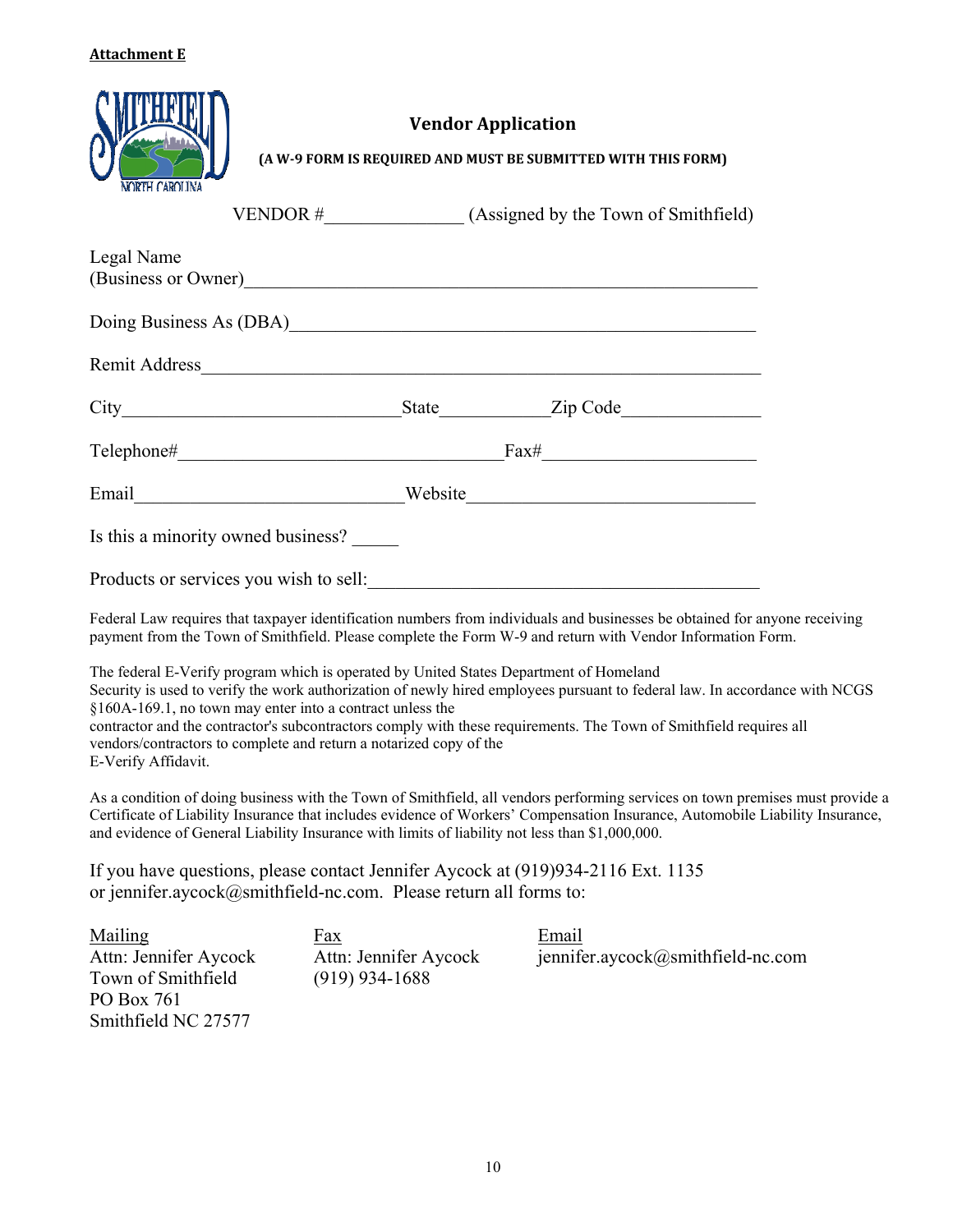

#### **WEST SMITHFIELD SANITARY SEWER IMPROVEMENTS**

# **SCOPE OF SERVICES**

This Scope of Services will become an integral part of the contract between the Town of Smithfield and the Contractor. The Contractor hereby agrees to provide services and/or materials to the Town pursuant to the provisions set forth below.

1.0 **PURPOSE:** The purpose and intent of the Request for Qualifications (RFQ) is to solicit proposals from qualified firms to provide Surveying & Engineering Design services. The selected contractor is to survey approximately 5,600 linear feet of sewer outfall, associated manholes, and utility easements (see Exhibit A). The contractor will produce a survey plat(s), in accordance with North Carolina General Statute G.S. 47-30, and of sufficient quality as to be the basis for engineering design.

The engineering design shall be to "replace" the existing 8" and 12" sanitary sewer outfall with a new outfall of 36" diameter; to support future Town growth in the West Smithfield district of Town. The contractor is expected to assist in obtaining approval from appropriate State and federal regulatory agencies; assist in bidding for the construction of the improvements; and certify construction completion, in accordance with State regulations.

2.0 **BACKGROUND:** The Town desires a private contractor to perform these services to obtain approval form the NCDEQ to improve the sanitary sewer collection system, in support of Town growth.

### 3.0 **TOWN DESIGNATED REPRESENTATIVE:**

 Mr. Ted Credle, PE Public Utilities Director Town of Smithfield 230 Hospital Road Smithfield, NC 27577 (919) 934-2798 Ted.credle@smithfield-nc.com

4.0 **WORK REQUIREMENTS:** The Contractor is to survey the existing sewer outfall, as shown in the attached exhibit. This survey will become the base information for engineering design that will enlarge the existing conveyance outfall to a 36" diameter pipe. Such improvements will require State approval from the NCDEQ.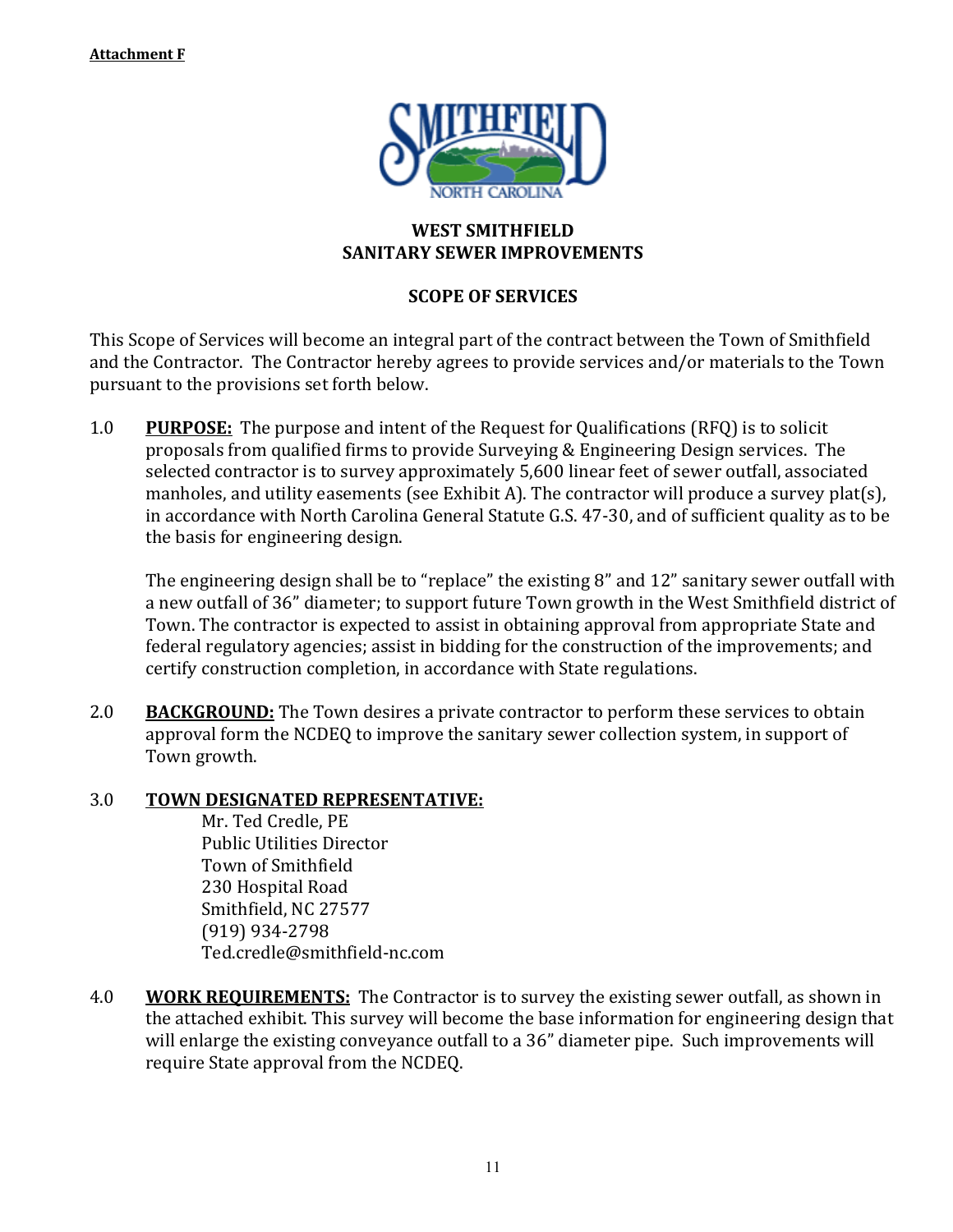The contractor will obtain such approval and provide bidding assistance to select a construction contractor to perform the work. Also, the selected design firm will certify completion of the project, in accordance with State regulations.

The deliverables to the Town will be: a survey, as previously described; an approved set of engineering plans; approvals & permits from appropriate regulatory agencies; and project certification, once the project is complete.

- 5.0 **SCHEDULES/TIMELINES:** The initial term of the contract is from September 1, 2022 through June 30, 2025; for a total possible term of thirty-four (34) months at the sole discretion of the Town. Any renewal shall be based on satisfactory performance by the Contractor(s) during the previous years for the services provided. Rate increases may be negotiated only at time of renewal.
- 6.0 **NEGOTIATION WITH CONTRACTOR:** After the Town's completion of the evaluation process, the Town may elect to initiate contract negotiations with one or more of the selected Contractors. The option of whether or not to initiate contract negotiations rests solely with the Town.

If a selected Contractor fails to provide the information required to begin negotiations in a timely manner; or fails to negotiate in good faith; or indicates they cannot perform the contract within the budgeted funds available for the project; or, if a selected Contractor and the Town after a good faith effort, simply cannot come to terms, the Town may terminate negotiations with that particular Contractor and commence negotiations with any other Contractor.

7.0 **AWARD OF CONTRACT:** The Town shall award a contract to the responsible and responsive contractor whose proposal is determined to provide the best value to the Town in accordance with the criteria set forth. It is also possible that the Town may desire to award surveying and engineering design services separately, depending on the needs of the Town.

.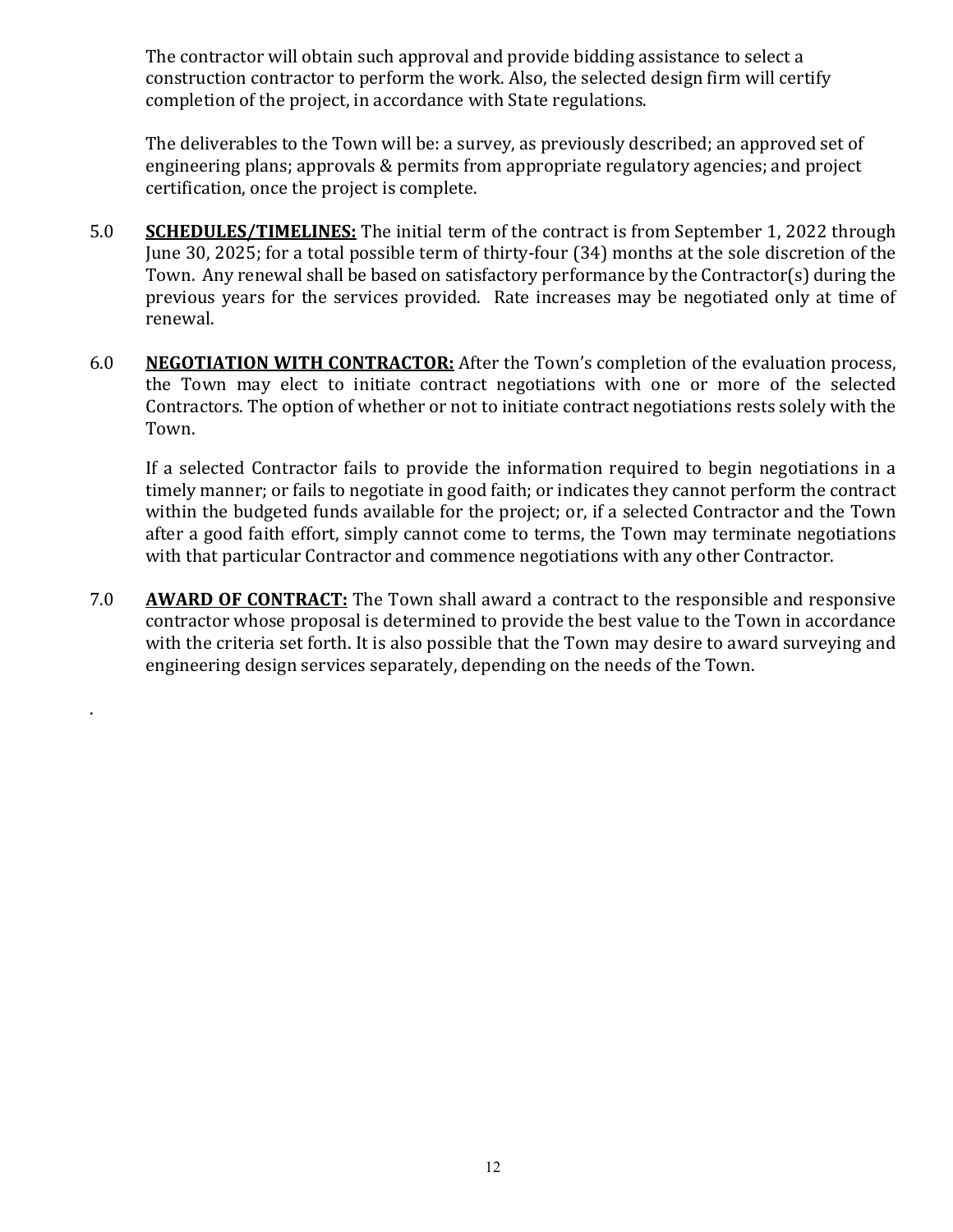

#### **QUALIFICATIONS AND SUBMISSION REQUIREMENTS**

The Proposal must include all of the information set forth in this Section and other Sections of this RFQ and should be organized and tabbed appropriately. Unnecessary elaborate brochures or other materials beyond those sufficient to present a complete and effective response to this solution are not desired and may be construed as an indication of the Proposer's lack of cost consciousness. Therefore, elaborate artwork, expensive paper and bindings, etc., are strongly discouraged.

One (1) original and two (2) copies of the Proposal including an electronic copy of your response in PDF format shall be submitted to the Town of Smithfield Public Utilities Department, Attn: Ted Credle.

#### **Tab 1 – Signed Forms**

This Tab should include the following forms and information.

- **a. Signed Proposal Signature Sheet, Page 1**
- **b. Addendum Acknowledgement Form**
- **c. Non-Collusion Affidavit**
- **d. Vendor Application/W-9 Form**
- **e. Affidavit of Compliance (E-verify)**

### **Tab 2 – Executive Summary**

This Tab should provide a brief summary of the Proposer's understanding of the Scope of Services presented in this RFP and emphasize any unique aspects or strengths of the Proposal.

### **Tab 3 – Corporate Overview**

This Tab should present an overview of the Proposer's organization and should include the firm's name, address, phone and fax numbers, firm history, email address and phone number of the firm's representative for the Proposal.

#### **Tab 4 – Approach**

This Tab should present the Proposer's approach to providing the services specified in this RFQ. This Tab should describe the services to be provided, who will provide the services, how the services will be provided, etc. This Tab should include a description of activities, such as the project methodology and timeline for project completion, etc. The Proposer should also include in this Section its plan for managing the work requirements; as well as, a proposed schedule for performing the work. Most of the proposed responses to the requirements found in Section 4.0 – Work Requirements, should be included under this Tab.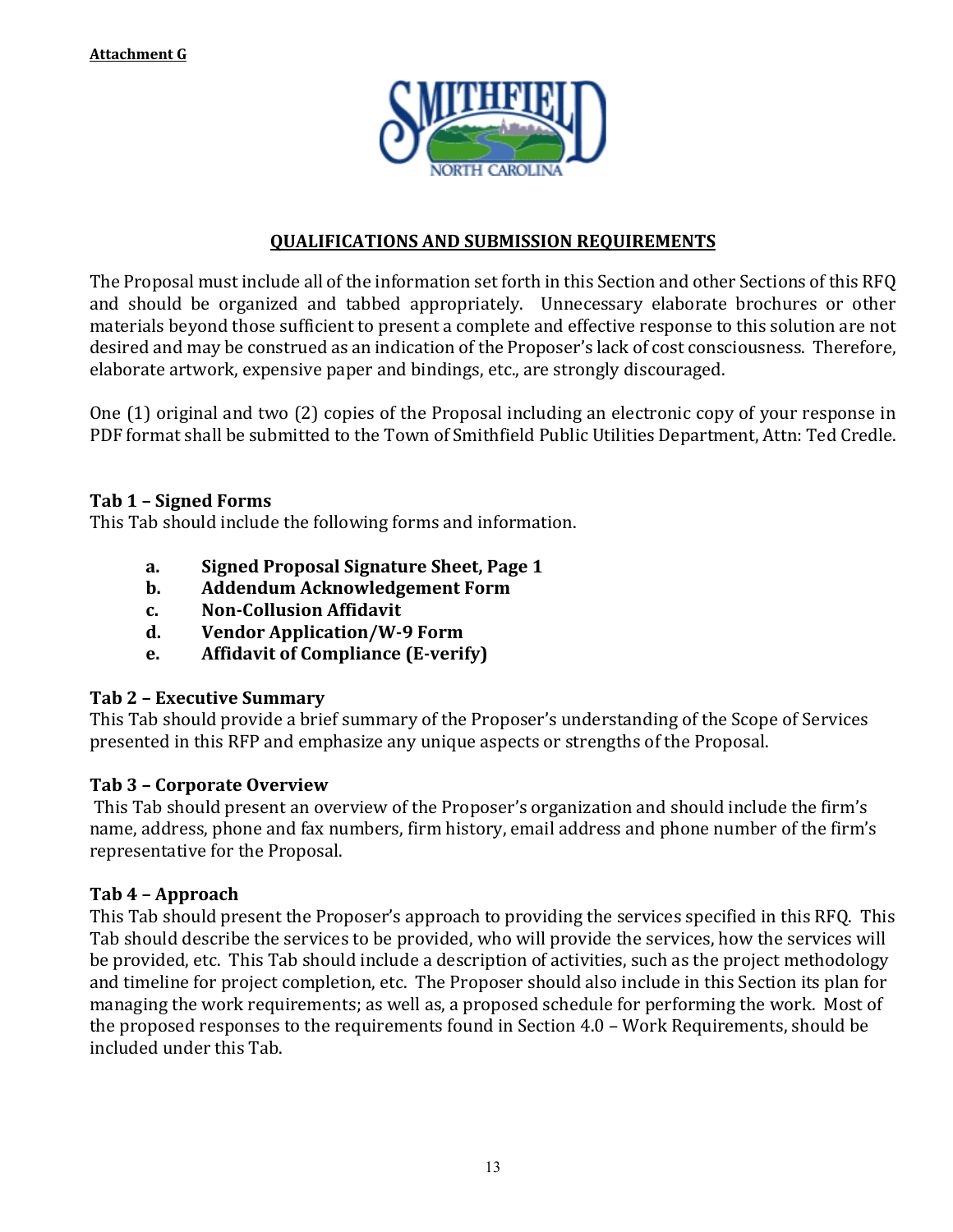# **Tab 5 – Organization and Staffing**

This Tab should present the Proposer's organization structure and staffing chart, showing specific job classifications, number of employees and full-time equivalent employees by position and reporting relationships. Résumés for all managerial and key personnel should be provided in sufficient detail to be able to determine the nature and depth of each individual's relevant experience. This Tab should also identify any of the required services that the Proposer intends to subcontract, if any, providing for each (i) the reasons for subcontracting, (ii) the proposed subcontractor's responsibilities, and (iii) information identifying proposed subcontractor's name, location, relevant personnel and experience. Proposer should also include a company rate sheet, identifying the billing rates of proposed staff.

# **Tab 6 – Qualifications and Experience**

In this Tab, the Proposer should describe its track record in performing services comparable to those specified in this RFP and other information relevant to making a determination as to the ability of the Proposer to perform these services. This tab should also include a list of all similar work performed by your firm over the past three (3) years. This list should include the name of each client, a client contact and telephone number, the size and Scope of Services provided, effective dates of the contract(s) with this client, and the annual contract amount.

### **Tab 7 – Conflict of Interest**

In this Tab the Proposer should describe any involvement that your firm, its employees, or its owner(s) have that may constitute a conflict of interest.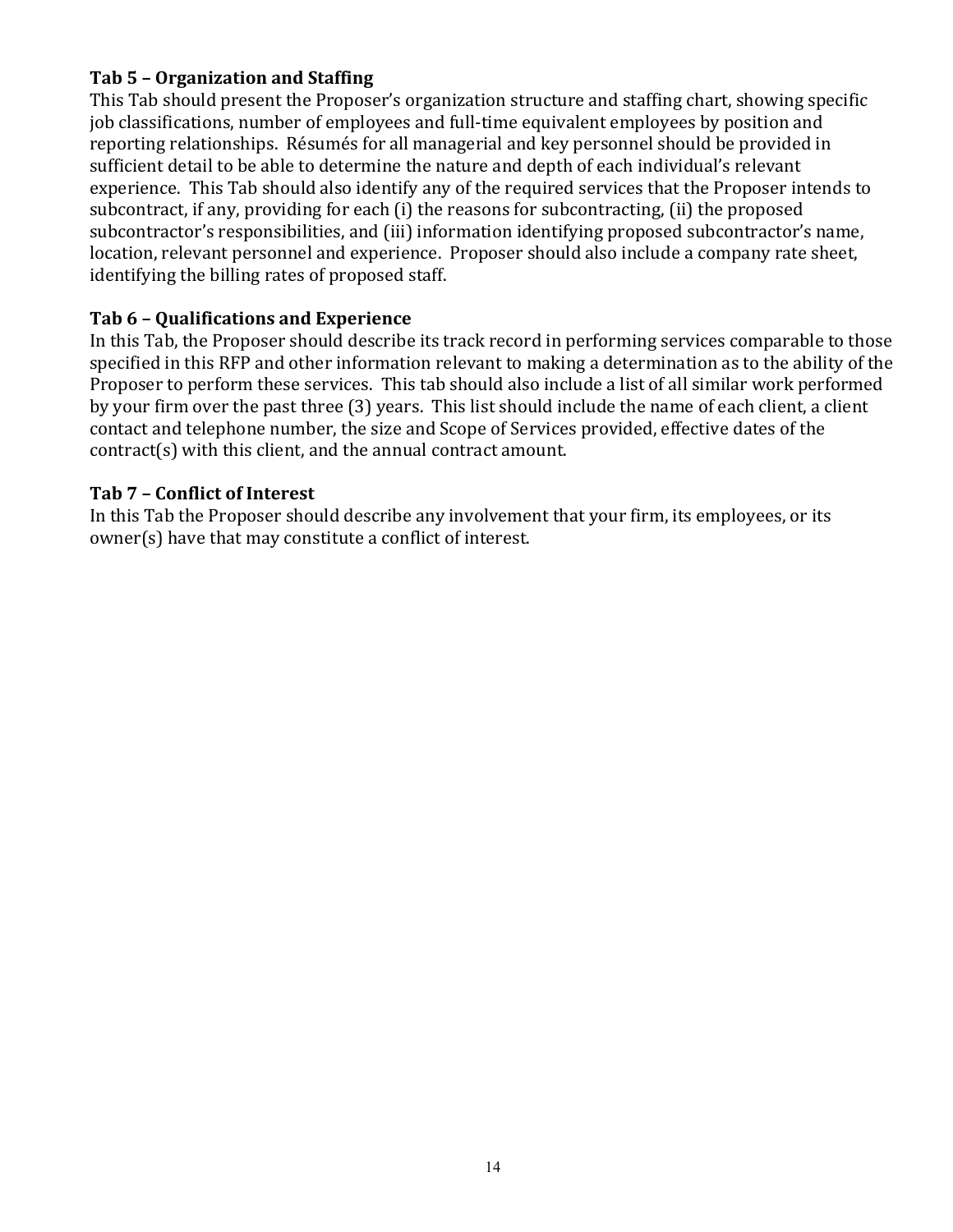

## **Evaluation and Award Criteria**

Based on the evaluation criteria outlined below, all Proposals will be evaluated and scored by the Evaluation Committee designated by the Town of Smithfield. Written or oral discussions may be requested to resolve issues relating to individual proposals.

#### 1. **Evaluation Criteria**

Proposals will be evaluated using the following criteria:

- a) Experience in providing this type of service for this size contract.<br>b) Oualifications of staff to be assigned to this project
- 
- b) Qualifications of staff to be assigned to this project<br>c) Specific plans and methodology for providing the p c) Specific plans and methodology for providing the proposed services<br>d) Planned schedule for completion
- d) Planned schedule for completion<br>e) References from at least three (3)
- e) References from at least three (3) similar clients<br>f) Price/Rate Sheet
- Price/Rate Sheet

#### 2**. Award of Contract**

The Town reserves the right to award to multiple Contractors or to a single Contractor deemed to be fully qualified and best suited among those submitting proposals on the basis of the evaluation factors included in the Request for Proposals. Price shall be considered, but shall not be the sole determining factor. Once the proposals are ranked and the most qualified firm(s) are determined, the Town may conduct further negotiations, and/or request presentations from firm(s) to further assist in the clarification of information and selection process.

The Town reserves the right to accept or reject, in whole or in part, such proposals as appears in its judgment to be in the best interest of the Town.